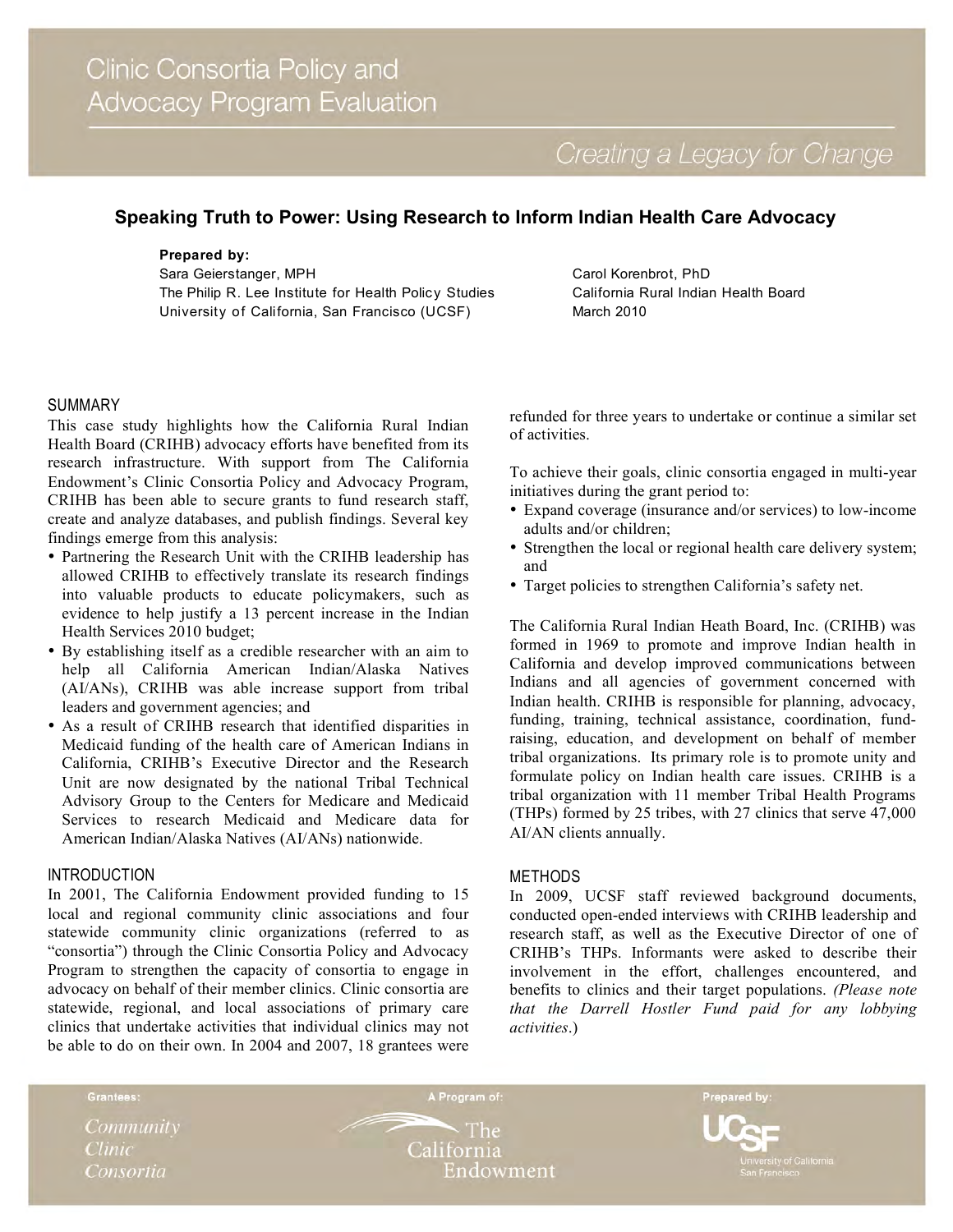## **FINDINGS**

THE ISSUE: AI/AN HEALTH PROBLEMS, LACK OF FUNDING AND DATA California's 27 THPs with clinics are owned by individual tribes or consortia of more than one tribe. They operate clinics that deliver a range of community-oriented, primary preventive and therapeutic medical and dental services. Not only has the federal Indian Health Service been chronically under funded, but California's AI/AN population also receives the least amount of Indian Health Service specialty and hospital care Contract Health Services and Contract Health Emergency Funds funding of any of the 12 Indian Health Service funded regions. As a result, the THPs have had to rely on other funding sources, such as the state Indian Health Program, Medicaid, Medicare and some private insurance and special projects funding. Many of these programs have been threatened over the years as California struggles with budget problems. In 2009, funding for the state Indian Health Program was slated to be eliminated in the Governor's budget.

CRIHB has long used research to strengthen its advocacy work to justify the need for additional funding for health services for AI/AN populations. However, California's AI/AN populations are often misclassified in health-related databases. For example, death and hospitalization rates reported by the state and Indian Health Service underestimate disparities for AI/ANs relative to other Americans because they cannot track all deaths or hospitalizations of AI/ANs in their populations. Consequently, there are no reliable data on deaths, diseases, injuries, or health behaviors for this population to help advocate for additional funding to help meet their health needs. CRIHB was able to overcome these challenges through the creation of a research infrastructure that enabled it to link state and Indian Health Service databases to overcome the limitations of the individual databases, and more completely document AI/AN health status and health services.

## PROMISING SOLUTION: EXPANDING RESEARCH EXPERTISE TO ATTRACT PUBLIC FUNDING

CRIHB long recognized that an internal research infrastructure could improve the quality of the information on AI/AN health status and health services. From 2001-03 CRIHB conducted research that was published in the journal *Medical Care*. It compared hospitalization and avoidable hospitalization rates for a rural AI/AN user population with those of non-Indians living in the same counties where both groups use the same hospital system, regardless of the expected source of payment. It found that hospitalization and avoidable hospitalization rates were both higher for the AI/AN user population than for the non-Indian general population. These disparities were previously undetected by either federal Indian Health Service or state hospital discharge data. CRIHB concluded that at least some of the disparities are likely reducible with improved access to care. This early research established the need for expanded capacity to conduct additional and expanded data analyses.

Building on the success of this study, CRIHB was able to secure federal research grants to establish two research centers: the Native American Research Center for Health (NARCH) and the California Tribal Epidemiology Center (EpiCenter). They are both focused on assessing the need for and effectiveness of innovative preventive and primary care programs to reduce disparities in health. The NARCH projects are designed to determine how health outcomes for clinic patients depend on performance and funding of the clinics using existing datasets. The EpiCenter studies engage California's AI/AN communities in collecting and interpreting health information to establish health priorities, monitor health status, and develop effective public health services.

# MAJOR MILESTONES: CONDUCTING POLICY RELEVANT **RESEARCH**

The NARCH and the California EpiCenter have produced numerous studies that have been published in reports and peer-reviewed journals since 2005. Key research accomplishments include:

American Indian Medicaid Health Care Services Use and Health Care Costs in California: In February 2006 CRIHB researchers published an article in the *American Journal of Public Health* showing that AI/AN had significantly lower use of Medicaid-paid ambulatory visits, prescriptions, emergency room visits, and hospitalizations and lower associated costs than Caucasians. This research was widely regarded and led to the expansion of CRIHB's role as a national leader in Medicaid funding research.

Gaps and Strategies to Improve AI/AN Data in Medicare, Medicaid and SCHIP Data Bases: Working with the Tribal Affairs Office and its Tribal Technical Advisory Group of the national Centers for Medicare and Medicaid Services, CRIHB examined statewide as well as Contract Health Service Delivery Area data on Medicaid enrollment, service use, and payments. This research demonstrated that a low percent of Indian Health Program Active Users are enrolled in Medicaid (52 percent in California) due to barriers to enrollment. Moreover, research findings revealed lower average payments to California Indian Health Programs enrollees for Medicaid services.

Causes of Hospitalizations of AI/ANs in California**:** In October 2007 CRIHB documented the high disparities in hospitalizations for a number of health conditions including asthma in *American Indian Health in California*. The report demonstrated that AI/ANs have either higher health status needs compared to Caucasians, or they have less access to preventive services than Caucasians in rural areas of California. The report was used to advocate for improved policies and health initiatives.

Indian Health Service Funding of THPs Linked to Lower Rates of Hospitalization**:** In January 2009 CRIHB published research showing that the rate of hospitalizations for ambulatory care sensitive conditions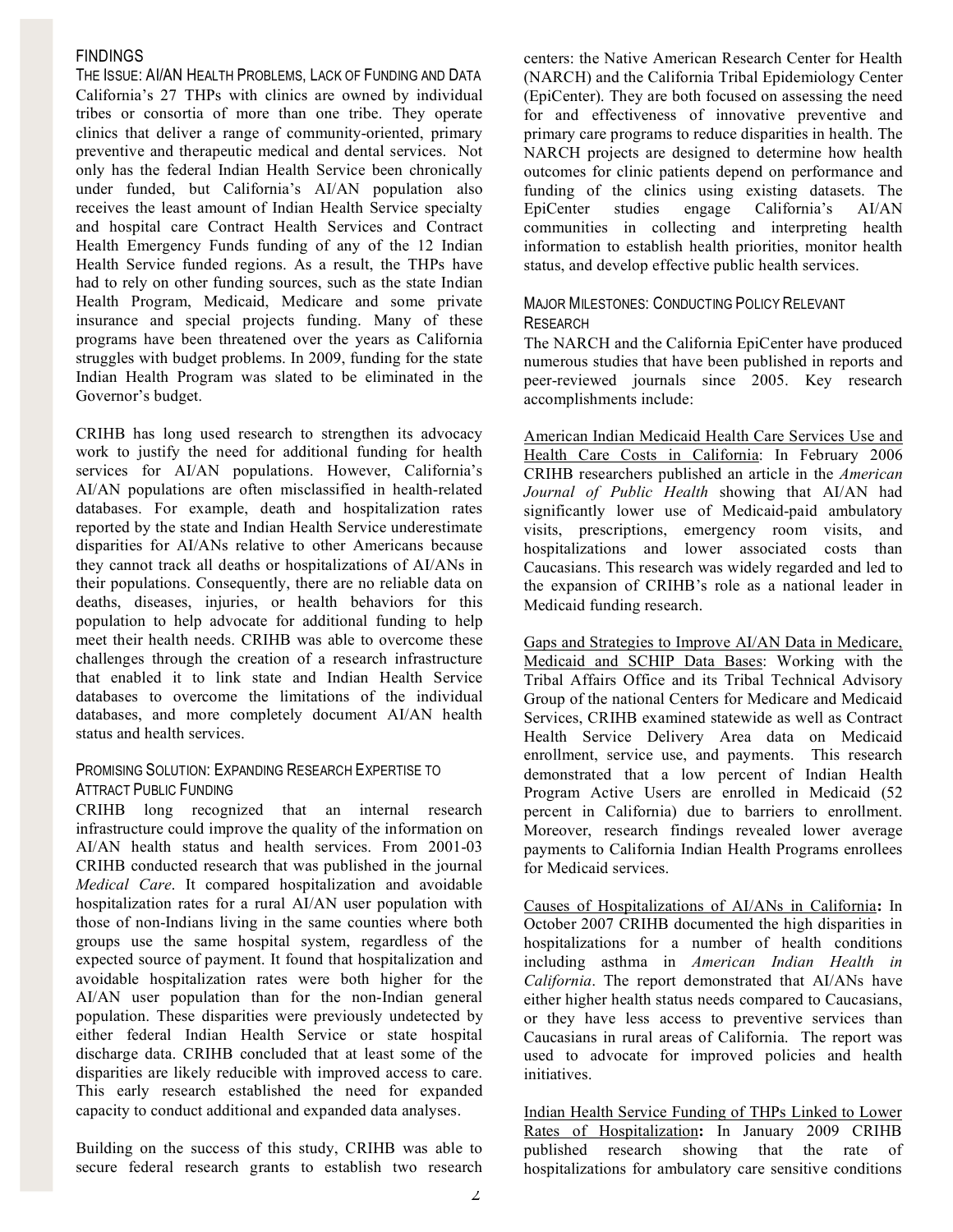for users of THP clinics dropped 12 percent for every 10 percent increase in THP funding.

*Partnerships:* CRIHB's success in creating its research infrastructure for advocacy has relied in part on partnerships with others. CRIHB receives continual guidance in planning, designing, and implementing its studies from member Tribal Health Program clinics, tribal leaders, Tribal EpiCenters nationally, university researchers, and others. For example, CRIHB research is being integrated with efforts of the Yurok tribe in Humboldt/Del Norte Counties and with the California Center for Rural Policy research at Humboldt State University on a number of projects. CRIHB has partnered with the Fred Hutchinson Cancer Research Center in Seattle, the Northwest Portland Area Indian Health Board, and the Northwest Tribal Epidemiology Center. The CRIHB Institutional Review Board oversees all research activities of CRIHB staff for protection of tribal participants in California studies.

*Overcoming Challenges:* One of the challenges of establishing the research center was recruiting non-CRIHB THPs to be part of the EpiCenter. Once trust was established, CRIHB was able to develop data sharing agreements with each THP.

#### ACCOMPLISHMENTS AND BENEFITS

The primary purpose of CRIHB research is to support California THPs and improve the funding of health services to meet patient health needs and improve health status. Using the grant Logic Model, the short and long-term outcomes of CRIHB's research-based advocacy include:

*Expanded CRIHB advocacy capacity:* CRIHB's research infrastructure has allowed it to collect new data that has strengthened its advocacy efforts. Research is now a vital activity at CRIHB and 6 FTE and 4 PTE staff gather, analyze, and report data on the health needs, services and status of California Indians. CRIHB has developed a sustainable financial model, raising 100 percent of its funding from a diversified mix of funding sources including research grants and contracts, private foundations, Indian Health Service, Agency for Healthcare Research and Quality, Centers for Disease Control and Prevention, Centers for Medicare and Medicaid Services, and National Institutes of Health.

*Increased policymaker awareness of safety net and clinic policy issues:* Using its research findings, CRIHB has educated state and federal policymakers. For example, IHS funds to California have been traditionally low because the IHS lacks hospital and death data on California Indians that it has for other regions. CRIHB developed a model documenting hospitalization rates by IHS region. This is often used in advocacy visits of California tribal leaders to advocate for their rightful share of IHS funds. The model has become the most often requested information from CRIHB.

*Increased policymaker support of safety net and clinic policy issues:* CRIHB research used positive findings from the study of Indian Health Service funding of THP to advocate for improvements in public policies that fund the services that THPs provide. From 2006-2009 CRIHB's Executive Director and Research Director conducted advocacy visits to the Office of the Management of the Budget to recommend that the IHS fund THPs at a level of at least 60 percent of the health care costs of the AI/AN who use the programs, instead of the current 40 percent. This increased policymaker support for increased funding for THPs as evidenced by acknowledgement of the research findings and passage of a 13 percent increase in the 2010 IHS budget.

*Clinic Perspective:* For years, we have been traveling with CRIHB leaders to Washington DC to testify about the status of AI/AN health. We had to fight to get our feet in the door. Even when we managed to get our feet in the door, we had no information to share. We were frustrated because IHS was only using aggregated California data, which did not examine the status of our AI/AN population, thus masking their specific needs. Once CRIHB was able to secure funding for the EpiCenter, we were able to produce reliable information about the true needs of AI/ANs. -- *United Indian Health Services*

*Strengthened clinic operations:* Individual THPs lack sufficient funds to conduct research on the needs of their populations. CRIHB is able to produce and share research that THPs can use in their grant applications to bring more resources to all the community clinic systems. For example, in 2005 CRIHB published *Community Health Profiles* of health related indicators for the 24 THPs with clinics, which helped the clinics to develop funding proposals.

The CRIHB Research Unit also wrote a grant proposal in partnership with the CRIHB Health Systems Development Department and three member THPs to the Agency for Healthcare Research and Quality that funded clinic licenses for the implementation and use of a commercial ambulatory care Electronic Health Record (EHR) in 8 sites. The joint research project used the EHR for quality improvement of clinical care and reporting of clinical population data. CRIHB provided an evaluation of the implementation efforts that has been used as a model by private foundations funding the use of EHR in community clinics elsewhere.

## *Increased services for the underserved and uninsured:*

Published documentation of disparities in access to or use of specific treatment services is necessary to secure changes in the services. For example, CRIHB is working with the Fred Hutchinson Cancer Research Center in Seattle to determine whether there are disparities in use of cancer care among AI/ANs in Washington, Oregon, and California. In addition, CRIHB collaborated in a study that determined that there is no disparity in cardiac procedure rates among AI/AN compared to Caucasians hospitalized in California for acute myocardial infarction or unstable angina.